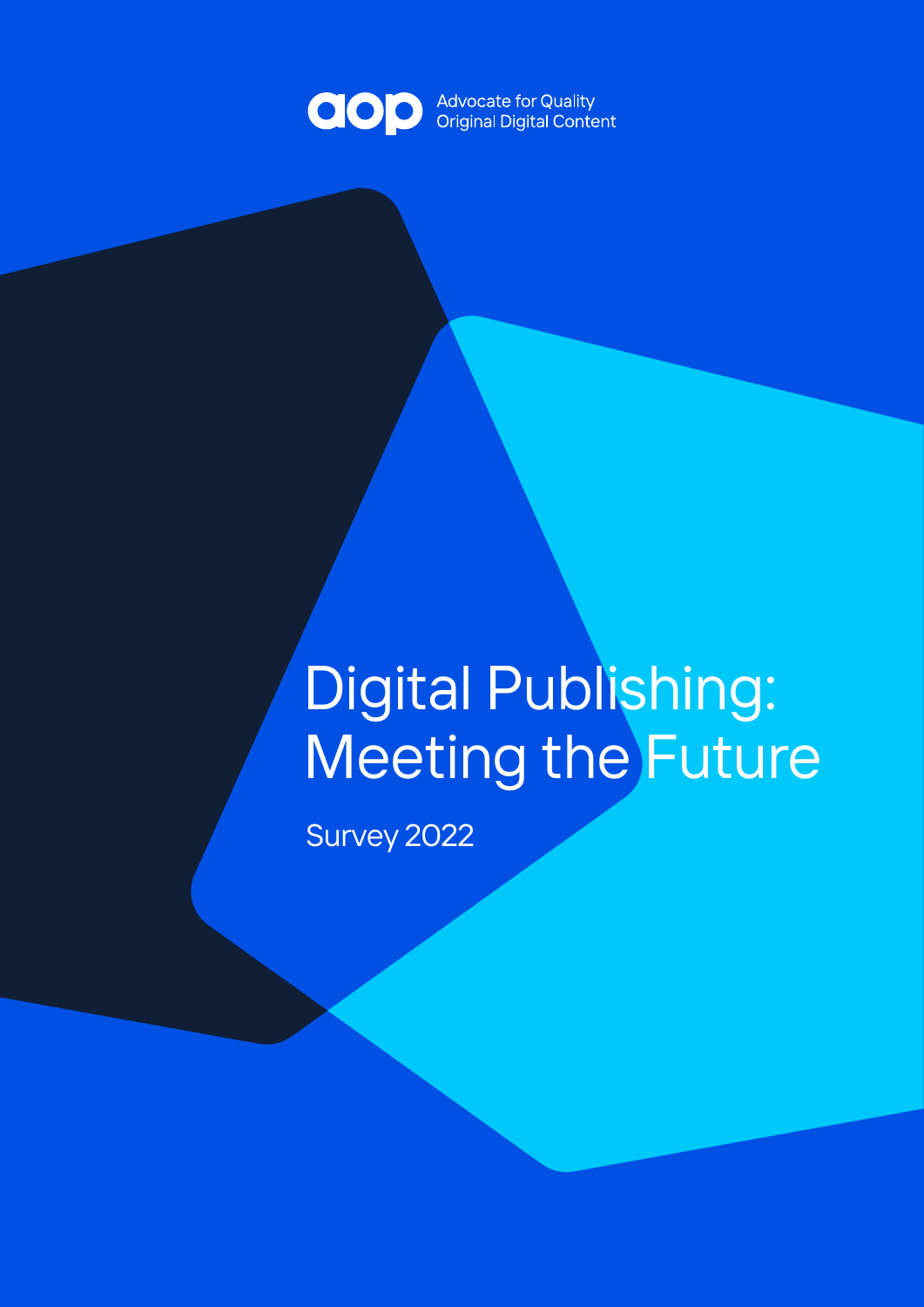

*The Digital Publishing: Meeting the Future* survey was carried out by the Association of Online Publishers [AOP], the UK industry body representing digital publishing companies.

The digital publishing and advertising sector has always been a fast-changing industry, as new technologies and regulatory challenges drive change and innovation. Over the past two years, the impact of Covid-19 and the resulting restrictions on how we all live and work has accelerated that change in many areas: it's impacted on audiences, it's put the spotlight on societal and policy-maker concerns around disinformation and the equitable inclusion of diverse voices and talent, and it's challenged employers and employees alike to work differently.

Our intention with this survey was to provide a snapshot of how digital publishing companies across the UK are continuing to respond to the challenge to change. We wanted to understand business priorities and the readiness of the industry to meet the future – a world without third party cookies where first party data will provide control; a world where online safety and privacy concerns are taken increasingly seriously; a world where consumers are wondering which sources of information to trust; and a world where businesses are having to focus on attracting and retaining diverse talent.

What emerges is a picture of digital publishing companies that understand the bigger picture challenges, have identified the opportunities, but are perhaps still working through what will be the right tactics and strategies to provide an effective response and a proactive competitive lead.

#### **About the AOP**

Founded in 2002, the Association of Online Publishers [AOP] is a UK industry body representing digital publishing companies. We champion the interests of media owners from diverse backgrounds including newspaper and magazine publishing, TV and radio broadcasting, and pure online media. Our missions is to support these organisations in their continued commitment to the creation and distribution of highquality original content, for the benefit of the consumer.

www.ukaop.org

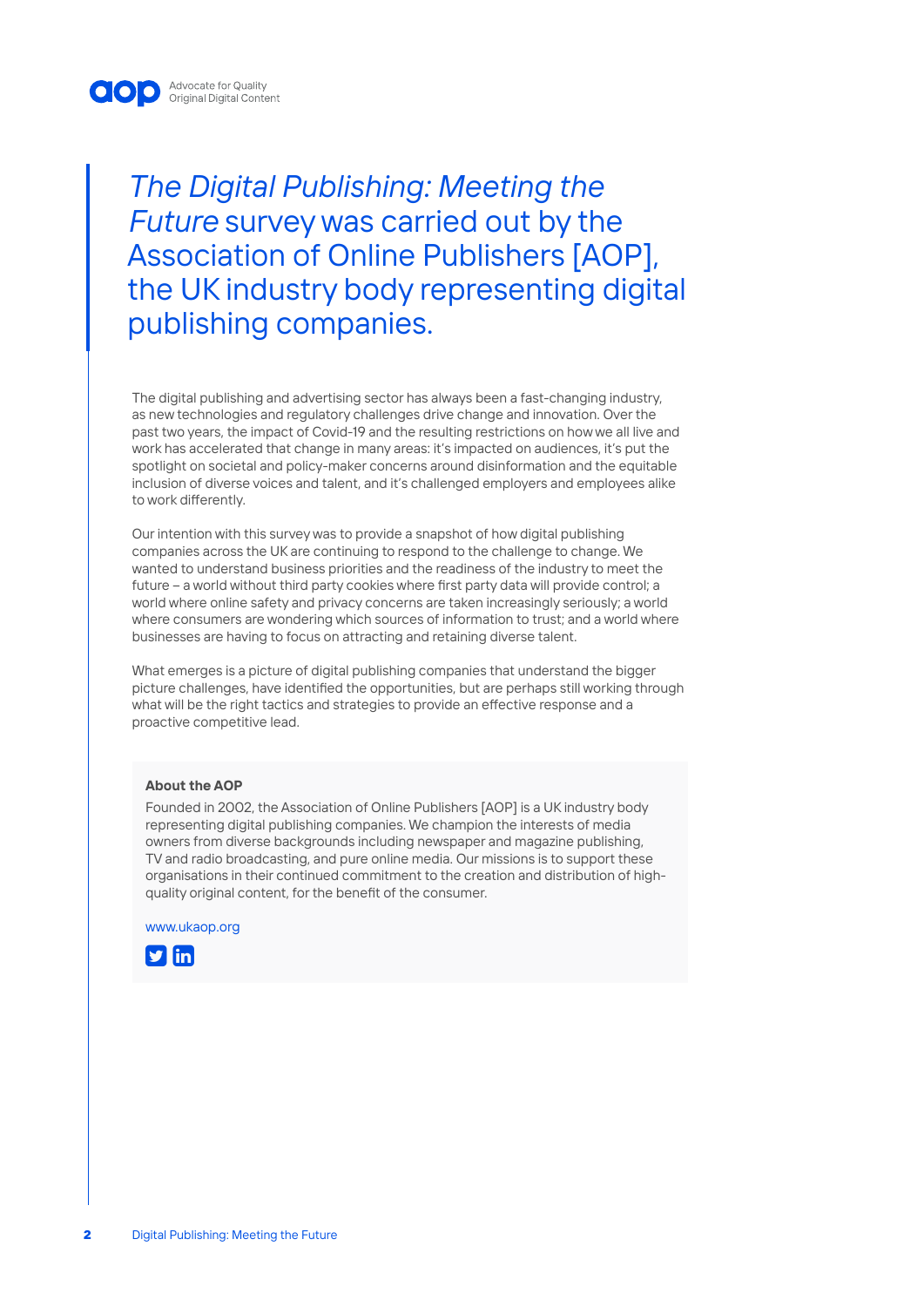

## Organisational priorities

We wanted to understand how publishers are prioritising challenges and opportunities within their businesses. Across all types of publishers – those targeting B2B, consumer, or a combination of both – the highest rated priority is perhaps not surprisingly developing new revenue streams through product innovation, with the need to ensure data privacy compliance and transparency coming in second. Interestingly, recruiting and retaining talent, and ensuring a diverse and inclusive workplace, are rated higher [in joint third place with "developing new first party data strategies"] than the tech focused challenges you might expect the digital publishing sector to rate a highly important, such as internal development of proprietary tech solutions to support business objectives. The organisational priority ranked as the least important is reviewing trading platforms.

### **Thinking about your strategic decisions, how important are the following**

**organisational priorities to your business?**

[0 = least important, 5 = most important] [All publishers]

|                                                                                           | B <sub>2</sub> B | <b>Consumer</b> | <b>Both consumer</b><br>and B2B | Average:<br><b>All publishers</b> |
|-------------------------------------------------------------------------------------------|------------------|-----------------|---------------------------------|-----------------------------------|
|                                                                                           |                  |                 |                                 |                                   |
| Developing new revenue streams through product<br>innovation                              | 4.2              | 4.2             | 4.4                             | 4.3                               |
| Data privacy compliance and transparency                                                  | 3.9              | 4.6             | 4.2                             | 4.3                               |
| Recruiting and retaining new talent                                                       | 4.1              | 4.3             | 4.1                             | 4.2                               |
| Ensuring a diverse and inclusive workplace                                                | 4.1              | 4.3             | 4.2                             | 4.2                               |
| Developing new first party data strategies                                                | 3.8              | 4.4             | 4.1                             | 4.2                               |
| Reviewing your tech stack to make sure that it<br>supports your business objectives       | 3.8              | 4.1             | 4.1                             | 4.0                               |
| Promoting sustainable practice within your<br>organisations                               | 3.8              | 4.1             | 3.4                             | 3.8                               |
| Internal development of proprietary tech solutions<br>to support your business objectives | 3.3              | 3.4             | 3.6                             | 3.4                               |
| Tackling misinformation and disinformation                                                | 3.1              | 3.2             | 3.2                             | 3.2                               |
| Auditing or sense-checking the vendors that you<br>work with across your business         | 2.6              | 3.5             | 3.1                             | 3.2                               |
| Reviewing trading platforms you work with                                                 | 2.2              | 3.5             | 3.5                             | 3.1                               |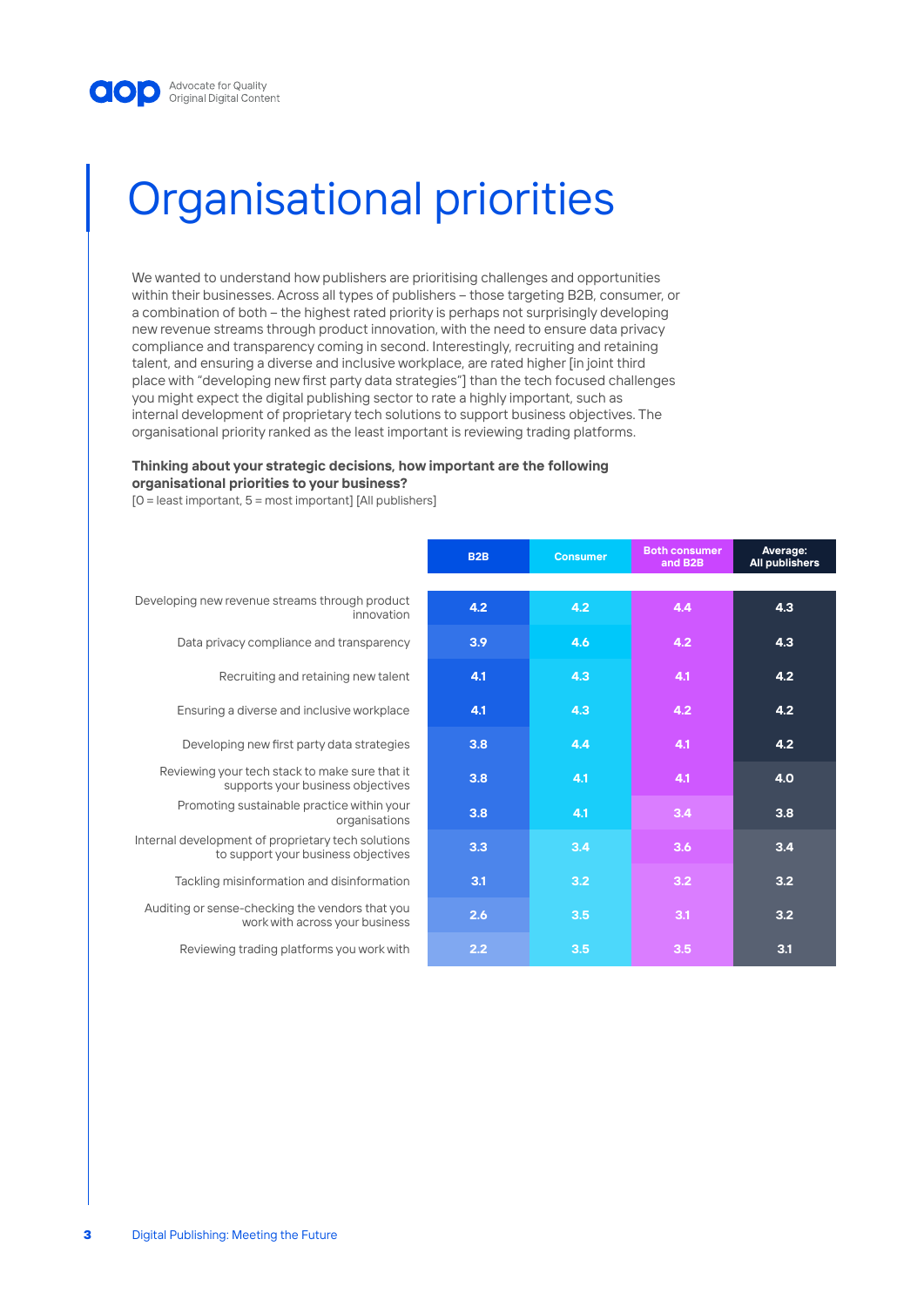

### Organisational priorities

Additional priorities described by our publisher respondents suggest a strong focus on audience and subscriber development; refining business models; building the right ecosystem of commercial, data, and tech partnerships; and leadership training.

> **"Fully integrating tech and departmental services"**

**"Developing commercial and tech partnerships that achieve our strategic aims"**

**"Migrating to registration and paywalls across brands, with the purpose of developing our reader engagement"**

**"Developing new content verticals"**

**"Global expansion"**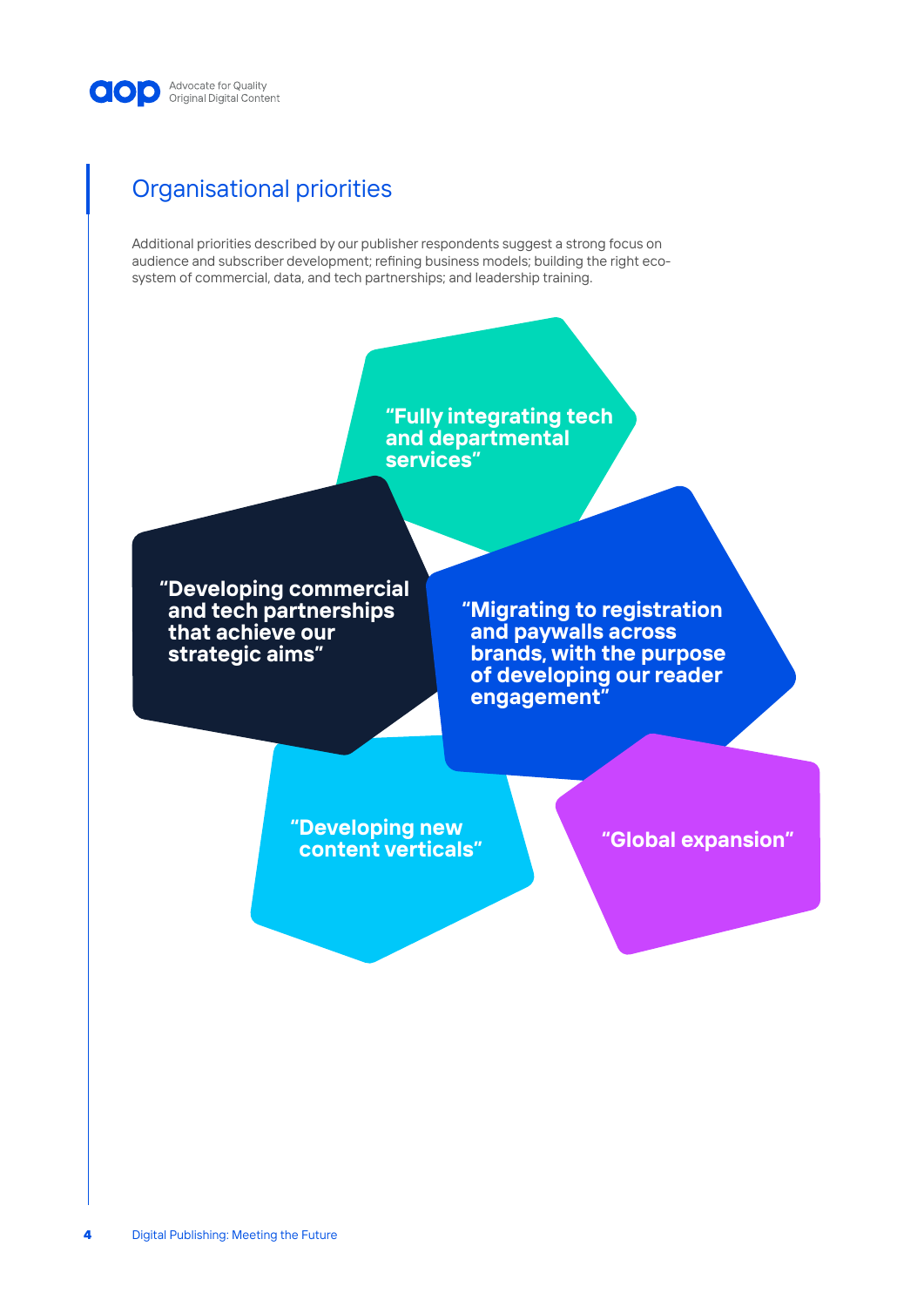

## Opportunities for growth

We asked our publisher respondents where they see the most opportunity for growth over the next three years. With subscriptions and lead generation revenues in first and second place [with 55% and 33% of publishers selecting these options respectively], our survey suggests that publishers are very focused on building direct relationships with their users and leveraging their first party data. This was followed by audio [audio, podcasts, and internet radio] and eCommerce in third place [31%], affirming that all publishers are focused on innovating their revenue models. Breaking this down further into different types of publishers, both B2B and consumer specialist publishers agreed subscriptions have the most potential for growth, whereas publishers targeting both B2B and consumer audiences saw eCommerce as the most promising revenue generator.

**Where do you see the most potential for revenue growth in the next three years?** [All publishers]



Focusing on advertising revenues, just over half [51%] of our publishers see direct deals as having the most potential for revenue growth.



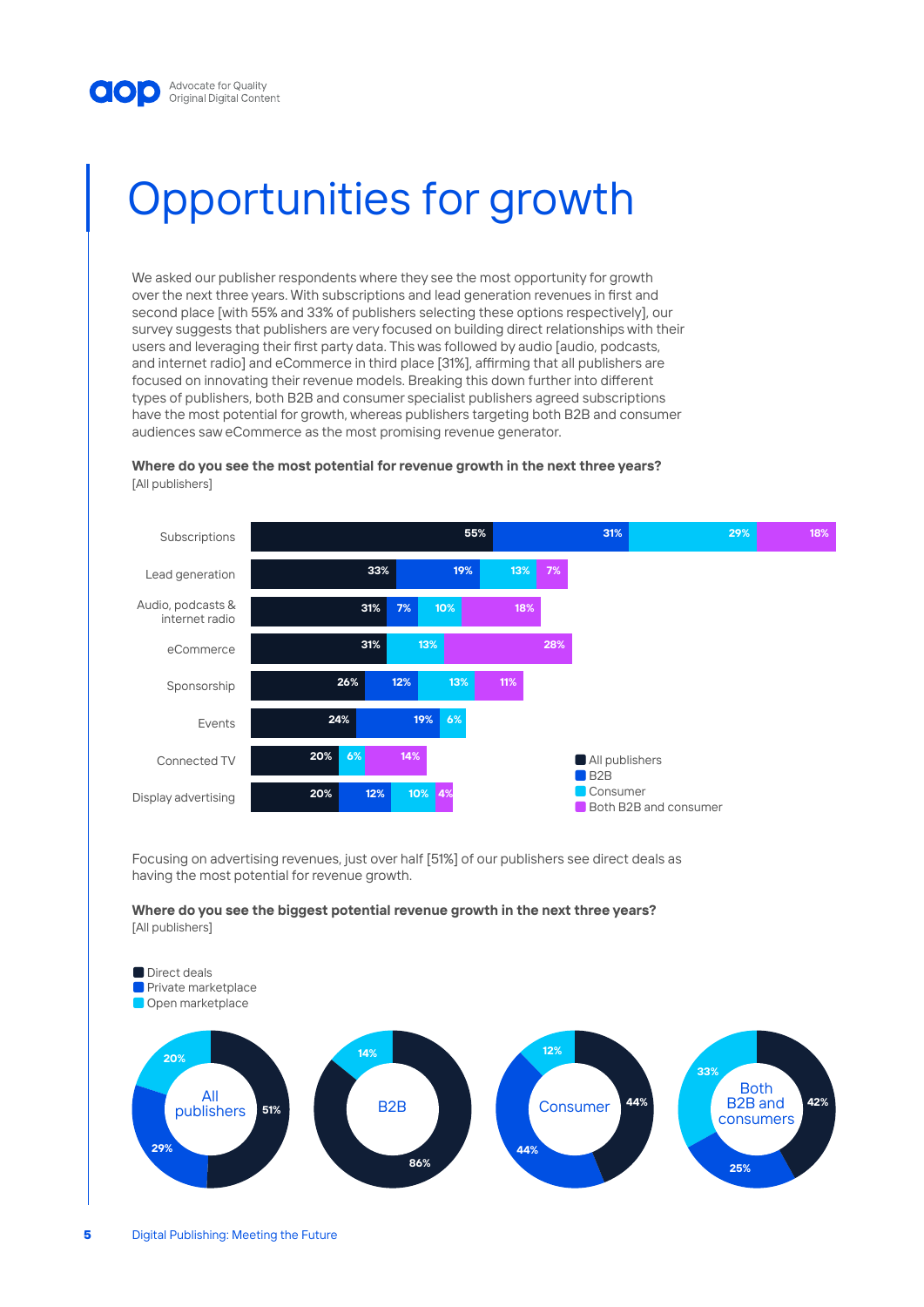

### Preparing for the future

One issue dominating discussion in the digital publishing and advertising sector is Google's plans for the deprecation of the cookie. We asked publishers how confident they are in their preparations for this and the average confidence rating was 6.5 out of 10, where 0 is very unconfident and 10 is very confident. Our solutions provider respondents show less confidence in publishers' preparation for this event – with a confidence rating of 4.9 out of 10.

We wanted to know if publishers are planning to collaborate more on data initiatives because of the deprecation of the cookie. Whilst 12% of publisher respondents are unsure of their next moves and 12% do not expect to collaborate, most publishers are either already collaborating [20%], discussing collaborating [16%], or open to the possibility of collaboration [40%]. 20% of our publisher respondents are already collaborating more and expect this to continue.

#### **Do you expect to see more collaboration between publishers as a result of the demise of third-party cookies?**

- Already collaborating and expect this to continue in the future
- Discussing how might collaborate / share data but not yet actioned
- Not discussing collaboration, not actioned anything but open to the possibility
- Not expecting to collaborate
- **Unsure of next moves**





**36%**

**43%**

**21%**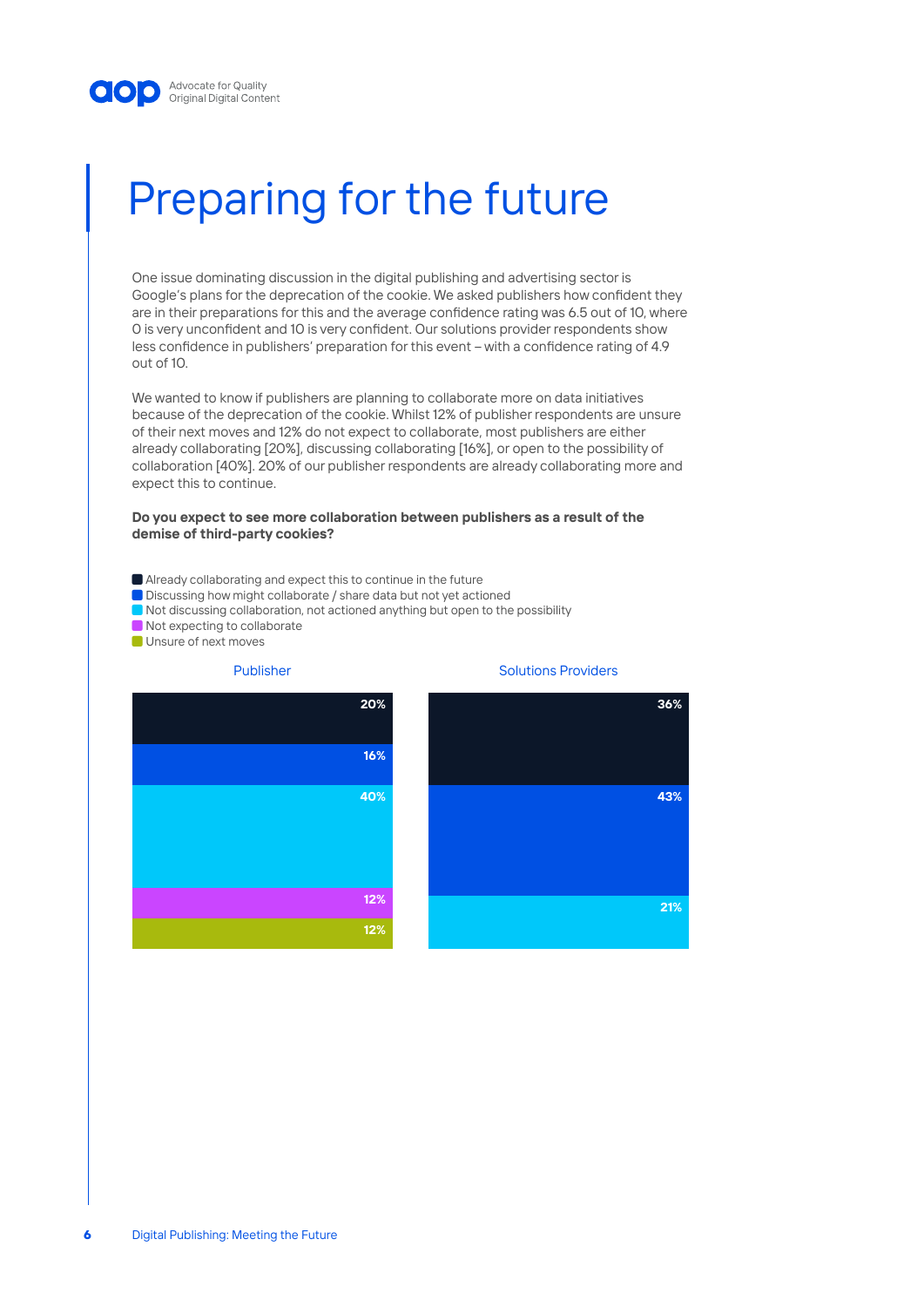

### Preparing for the future

Given the growing emphasis on the importance of first party data, we asked how publishers are leveraging audience data insights throughout their organisation – for example, across editorial, product, and commercial teams. Only 17% of publishers say that all of their teams are aligned internally around their audience data, whilst 75% of publishers say that they are working to ensure that audience data informs everything they do and that they are investing in tools to help achieve this. 50% of our solutions provider respondents suggest that while publishers understand being joined up internally around audience data is important, they believe many publishers don't yet have a strategy in place to achieve this.

**Which of these phrases best describes how your organisation is leveraging available data insights/Which of these phrases do you feel best describes how the majority of publishers that you currently work with are leveraging available data insights?**

#### **Publishers**



#### Solutions Providers

We also wanted to know whether publishers are still focusing on demographics when identifying and segmenting audiences, or if they were changing their approach to focus on psychographics. Publishers and solutions provider respondents are aligned on their response to this question and the majority focus on key demographics.



#### **How are you / your clients primarily leveraging first party data to identify and segment your audiences?**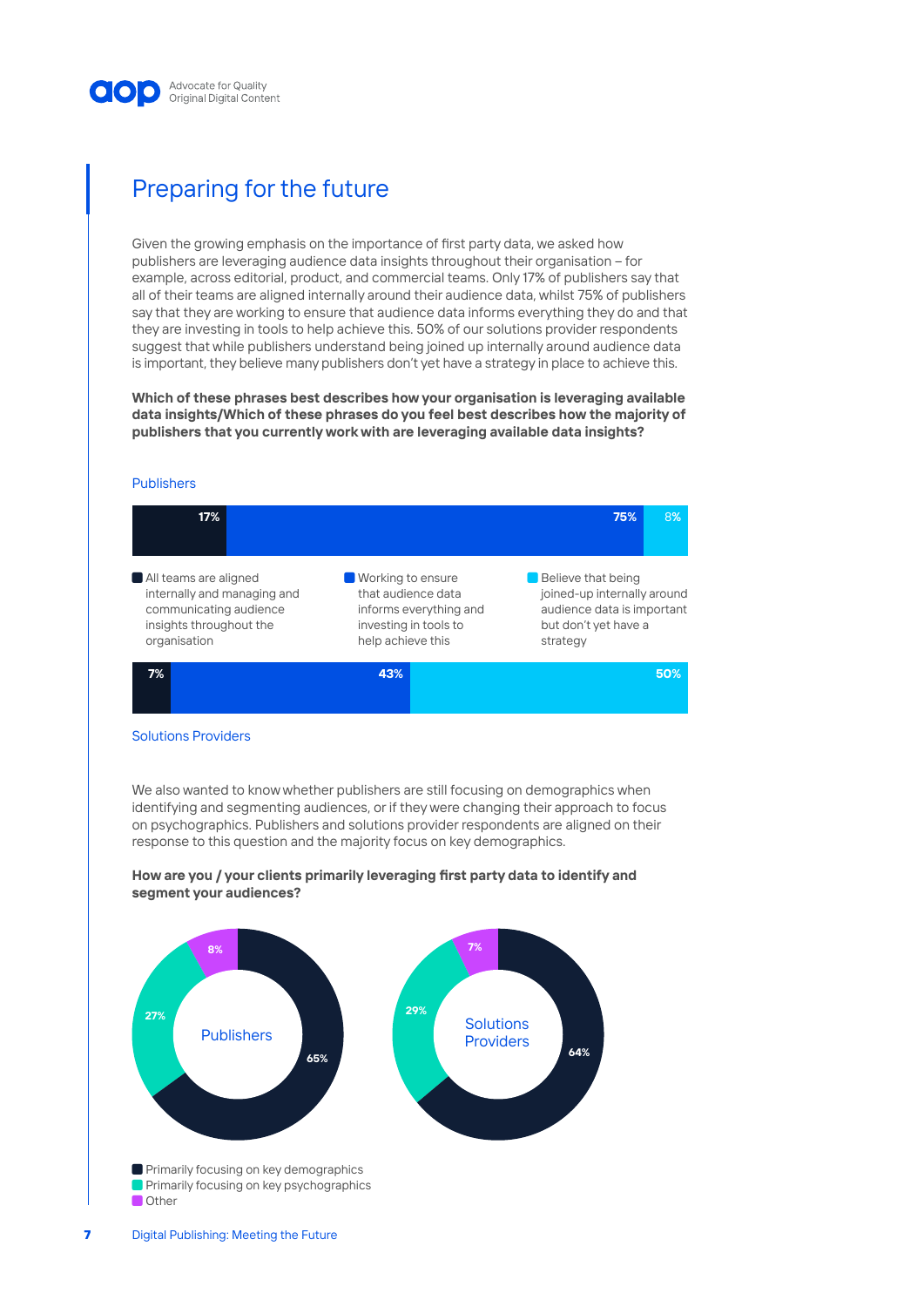

## Publishing responsibility

The AOP has been leading industry discussion of publishers' responsibility across topics of wider societal concern, including the rise in misinformation and disinformation. We asked publishers what they believe they can best do to tackle the growth of misinformation and disinformation online. The responses suggest that publishers believe the most effective way to respond to this challenge is to hire more diverse journalistic talent, with this receiving an average rating of 3.7 out of 5, where 5 is "of high importance to me". Publishers also believe that they need to break the echo chamber by deliberately seeking and amplifying diverse voices in their content, with this receiving the second highest rating of 3.4.

#### **What do you believe publishers can best do to tackle the growth of misinformation and disinformation online?**

Rank the following priorities from 0 [not something I am focused on] to 5 [is of high importance to me] [All publishers]



Push for industry-wide regulation to combat these challenges

With the online safety bill making its way through parliament, we asked our respondents how confident they are in their understanding of the impact this will have on digital publishers. On a rating out of 10, where 0 is very unconfident and 10 is very confidence, the average rating is a low 4.5 – and when we asked what they were doing to prepare, the majority of comments were variations of waiting, reviewing, consulting legal teams, or simply "not sure". This suggests that there is a need for more information before publishers feel confident in their preparation for any changes they will need to make.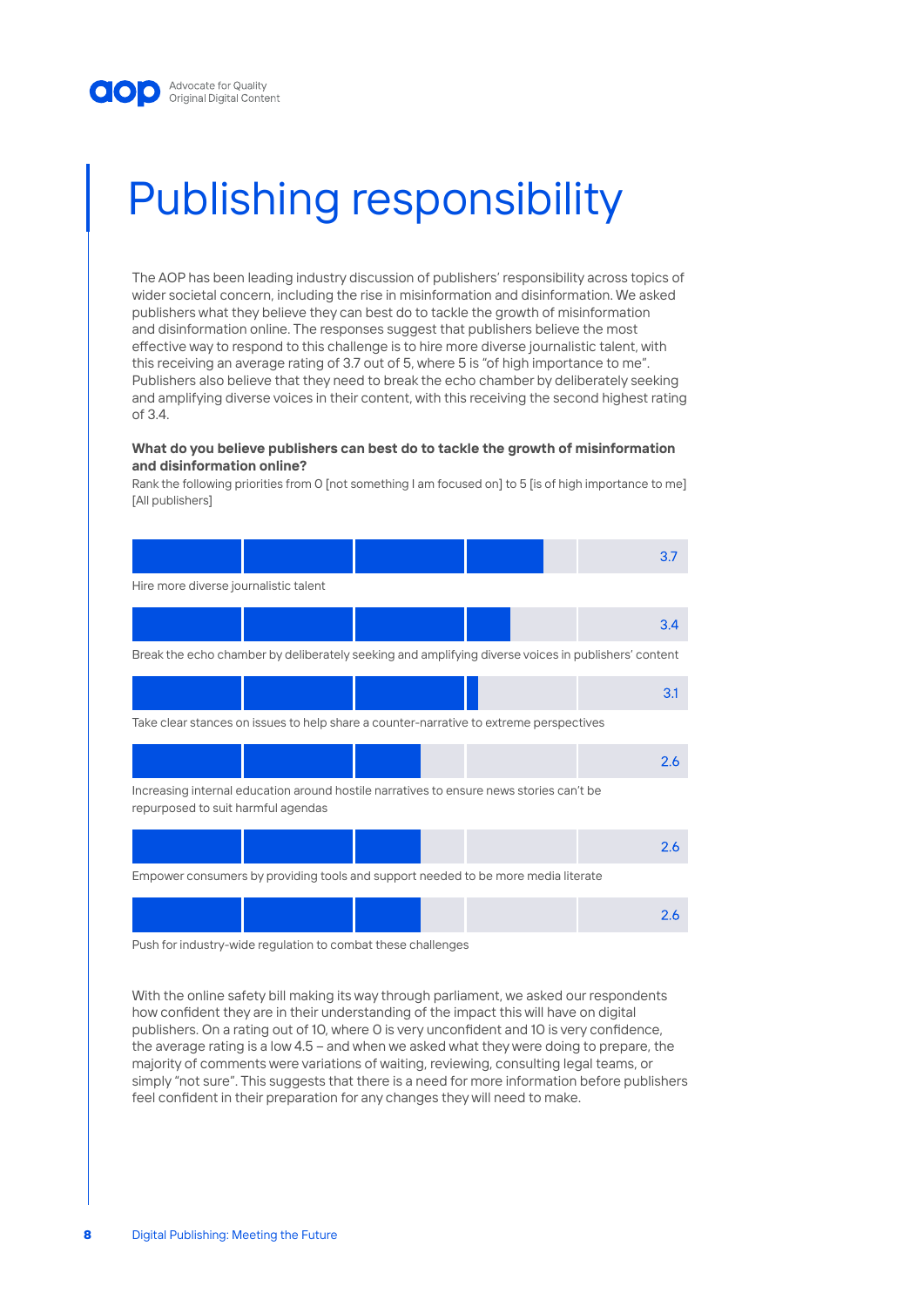### Talent & workforce development

70% of publishers, and 93% of solutions providers said they are experiencing a shortfall of talent within their organisations. When we asked in which departments, the replies clearly suggested that there is a recruitment challenge across all areas of the digital publishing business, particularly in more technical roles, sales, and journalism.

## **SOCIAL MEDIA () DEMAND GENERATI**  $\overline{\mathbb{C}}$ **PFRS** Λ S **CAMPAIGN MANAGER**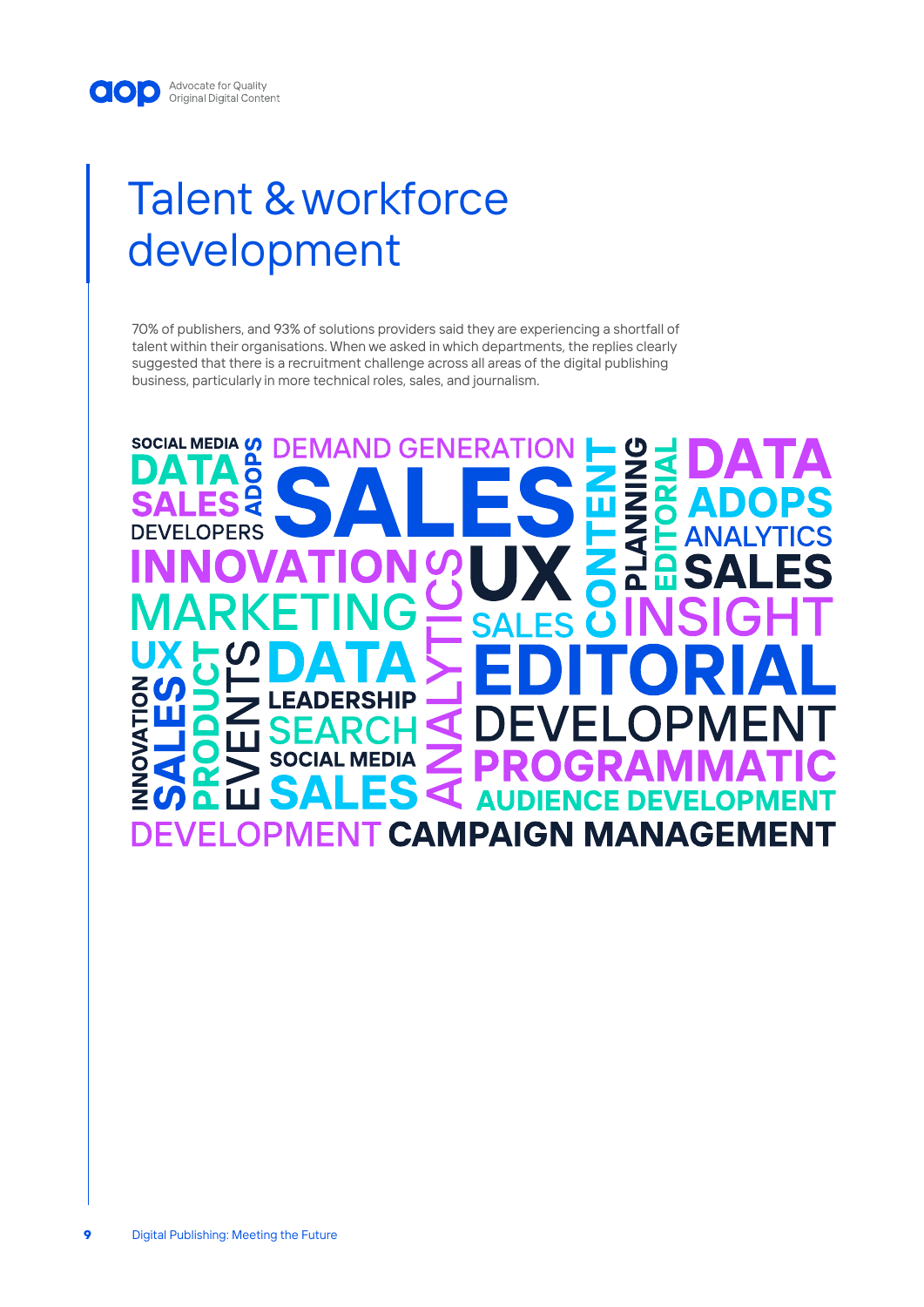

### Talent & workforce development

We asked our respondents what their priorities are in terms of recruitment and workforce development. Most respondents [75%] rank "supporting and retaining current employees" as the most important priority. The lowest priority, with 61% ranking this fourth in the list, is "adapting the offering to appeal to those returning to the industry after a period of absence".

### **Workforce development priorities**

[All respondents, based on average ranking]



Whilst putting in place recruitment processes that eliminate bias and support the development of a more diverse workforce is ranked third here, when asked how they would describe their organisation's diversity, equity & inclusion [DE&I] strategy, our respondents suggest confidence in their progress on this challenge. 51% believe they have made good progress with areas for continued improvement, and 24% believe they have an effective DE&I strategy. Only 5% of respondents don't believe they have a clear strategy on DE&I.



#### **How would you describe your organisation's DE&I strategy?**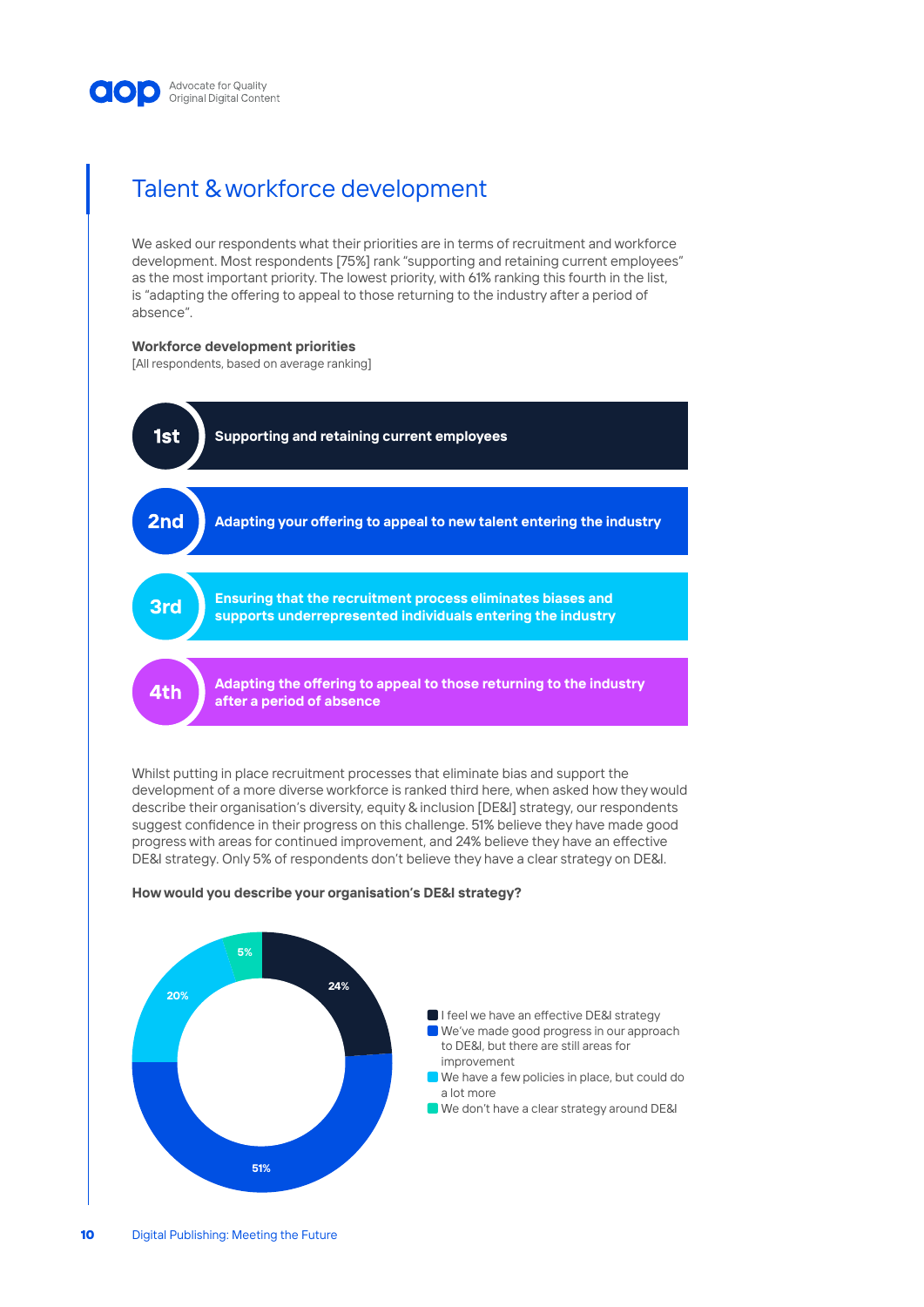

### Work culture post-Covid

As a sector, digital publishers have shown resilience and innovation in managing the impact of the Covid pandemic. For many, the pandemic has also afforded opportunities to grow audiences and develop new products to respond to changing consumer needs and interests – all whilst teams were restricted to working from home. Now that the UK government is ending restrictions, will the working culture for digital publishing companies return to what it was: office-based, with in-person meetings and networking? This survey suggests otherwise with 37% of our respondents saying their ideal working pattern would be to work from the office two days a week and 24% saying that they would be happy to come in for the occasional key meeting, but primarily work from home. 30% of respondents expect their employers to be fully flexible and happy for them to choose to work as they wish, whilst 66% believe they will be asked to work at least a few days in the office each week. 71% of respondents expect to attend in-person events in 2022.

#### **What would be your ideal working pattern?**

[All respondents]



### **How confident are you that you will be allowed to work as you wish in the future?** [All respondents]

- I expect to be asked to work at least a few days in the office each week
- **My employer is fully flexible and happy** for me to choose to work as I wish
- **My employer is expecting everyone** to return full-time to the office when we're able

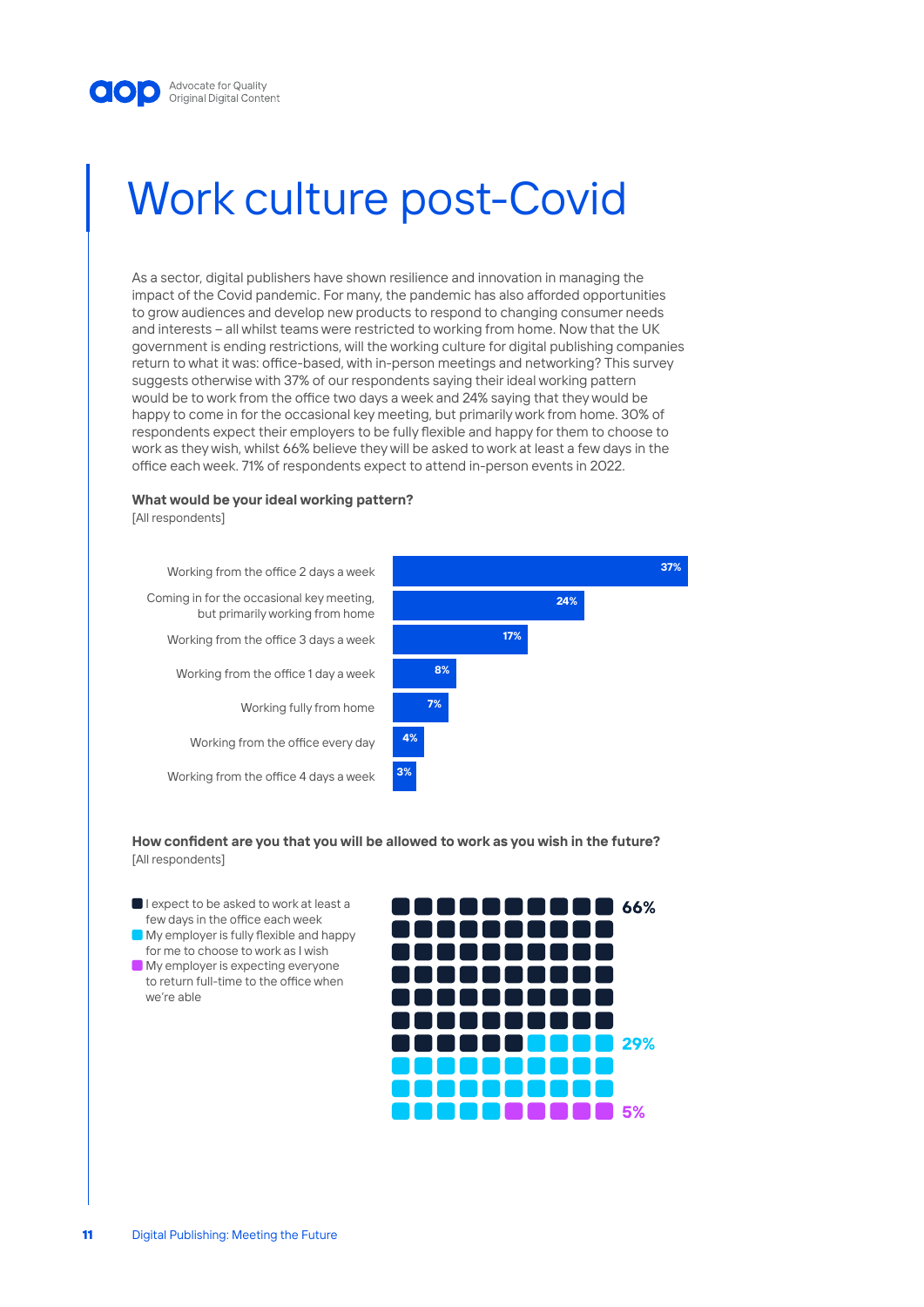

### Our respondents

The Survey was carried out between 5th January and 9th February. We received 111 responses, 83% of which were from publishers and 17% from organisations providing solutions to the publishing sector. Nearly half [48%] of our publisher respondents work on publishing brands targeting a consumer audience. A quarter [25%] work on brands targeting a B2B audience and the rest [27%] work on brands across both consumer and B2B audiences. 58% of our solutions provider respondents provide advertising tools, and 37% provide data management solutions.



In terms of their experience and job role within their business, our publisher respondents represent all departments and skills sets.



[All publishers]

| Commercial                             | 28% |
|----------------------------------------|-----|
| <b>Journalism / content production</b> | 24% |
| Advertising operations                 | 14% |
| Audience development                   | 11% |
| Product development                    | 10% |
| Research / data & insights             | 7%  |
| HR                                     | 1%  |
| Other                                  | 5%  |
|                                        |     |

Half of our respondents head up their department, whilst 17% work at Board level and 18% are team leaders.